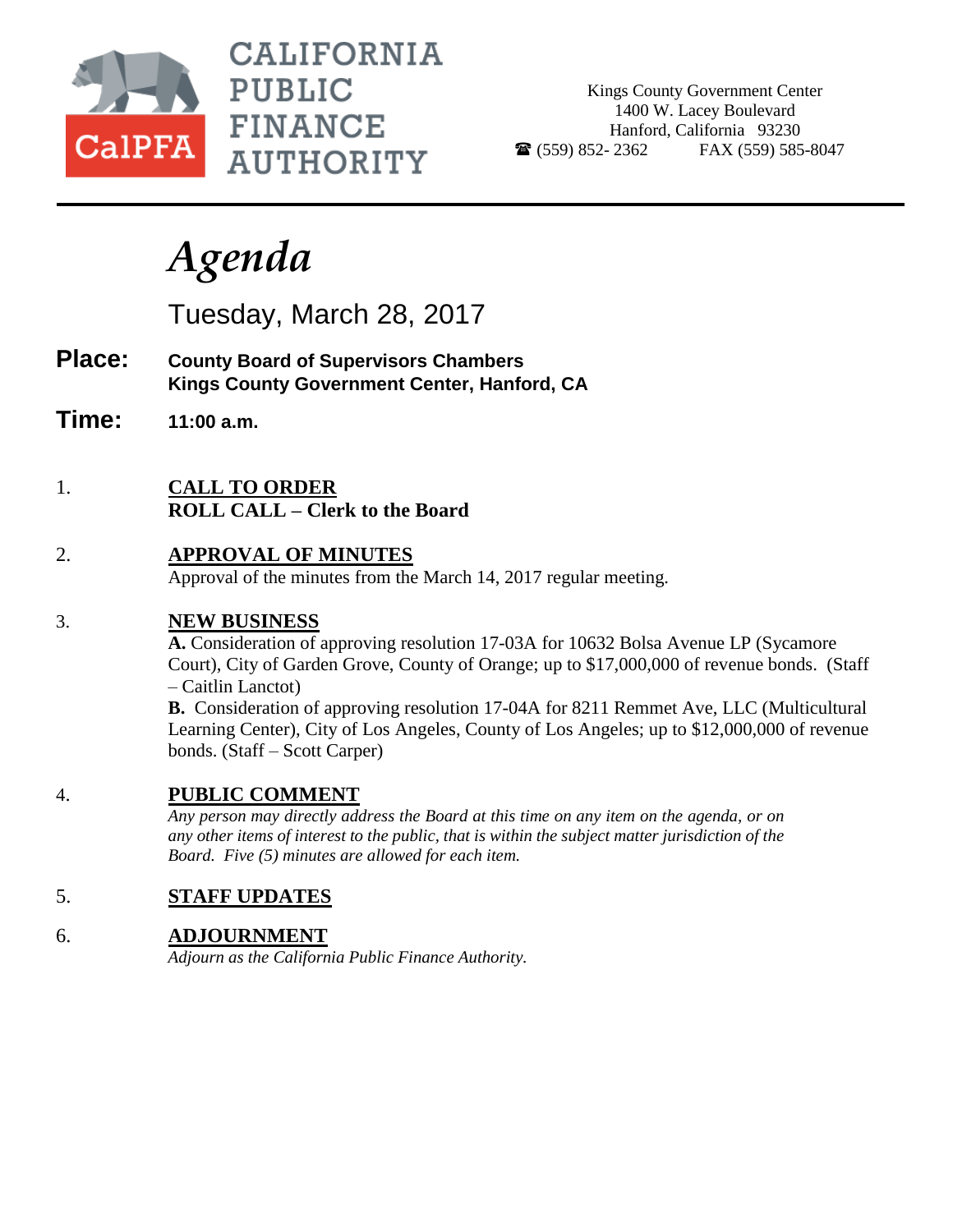

# **2. APPROVAL OF MINUTES**

Approval of the minutes from the March 14, 2017 regular meeting.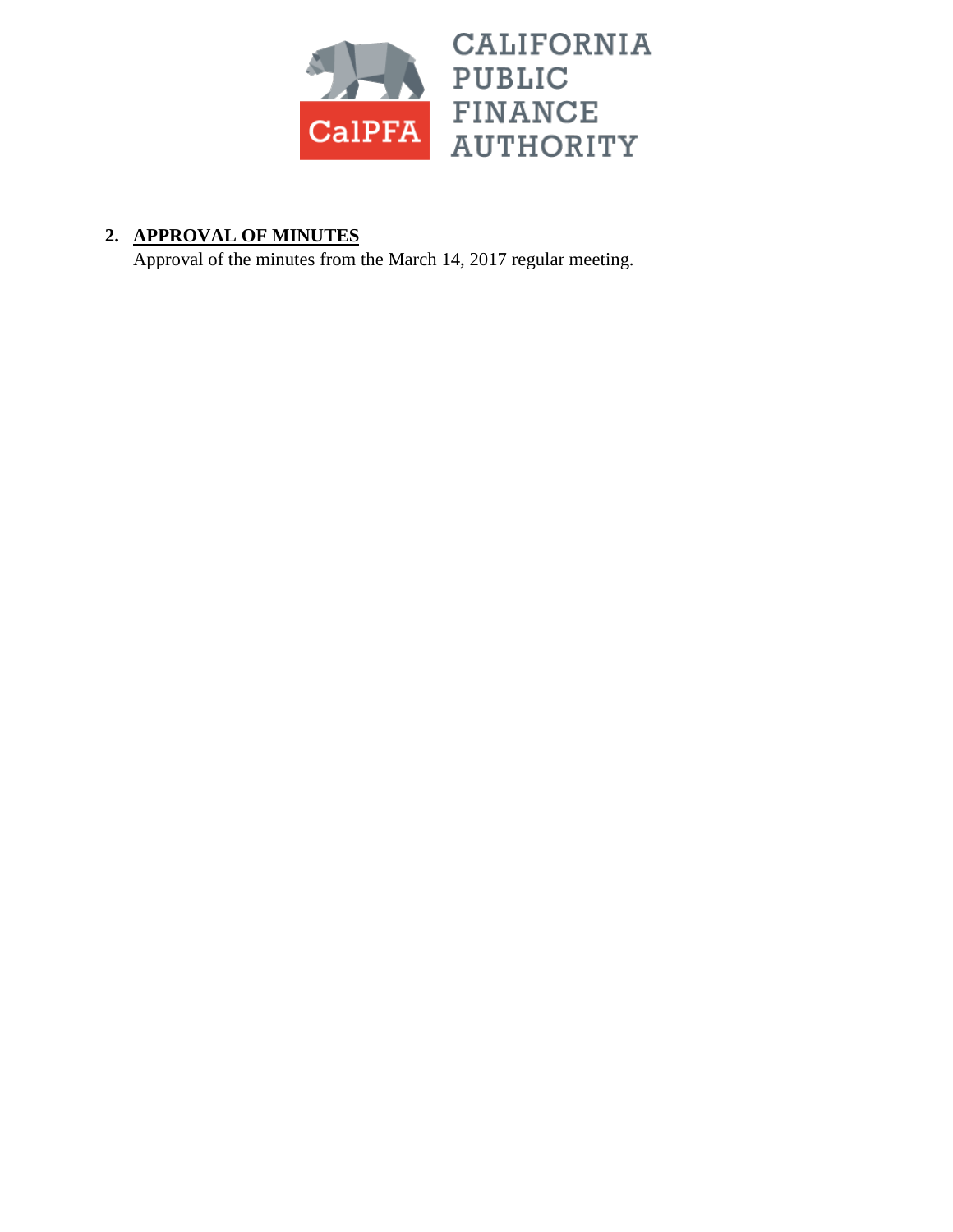

**CALIFORNIA PUBLIC FINANCE AUTHORITY** 

Kings County Government Center 1400 W. Lacey Boulevard Hanford, California 93230  $\bullet$  (559) 852-2362 FAX (559) 585-8047

# *Action Summary*

Tuesday, March 14, 2017

- **Place: County Board of Supervisors Chambers Kings County Government Center, Hanford, CA**
- **Time: 11:00 a.m.**
- 1. **B 1 CALL TO ORDER**

**ROLL CALL – Clerk to the Board MEMBERS PRESENT: JOE NEVES, DOUG VERBOON, CRAIG PEDERSEN, RICHARD FAGUNDES MEMBERS ABSENT: RICHARD VALLE**

2. **APPROVAL OF MINUTES**

Approval of the minutes from the March 7, 2017 regular meeting. **ACTION: APPROVED AS PRESENTED (RF/JN/DV/CP-Aye)**

# 3. **CONSENT CALENDAR**

**A.** Consideration of approving an inducement resolution 17-02I for: **1.** Hope on Hyde Park, LLC, (Hope on Hyde Park), City of Los Angeles, County of Los Angeles; up to \$25,000,000 of revenue bonds.

**ACTION: APPROVED AS PRESENTED (JN/DV/RF/CP-Aye)**

# 4. **NEW BUSINESS**

**A.** Consideration of approving resolution 17-02A for Centro De Salud De La Comunidad De San Ysidro, Inc. (San Ysidro Health Center), City of San Diego & National City, County of San Diego; up to \$41,000,000 of revenue bonds. (Staff – Scott Carper) **ACTION: APPROVED AS PRESENTED (RF/JN/DV/CP-Aye)**

# 5. **PUBLIC COMMENT**

*Any person may directly address the Board at this time on any item on the agenda, or on any other items of interest to the public, that is within the subject matter jurisdiction of the Board. Five (5) minutes are allowed for each item.* **None**

# 6. **STAFF UPDATES**

**None**

# 7. **ADJOURNMENT**

*The meeting was adjourned at 11:07 a.m.*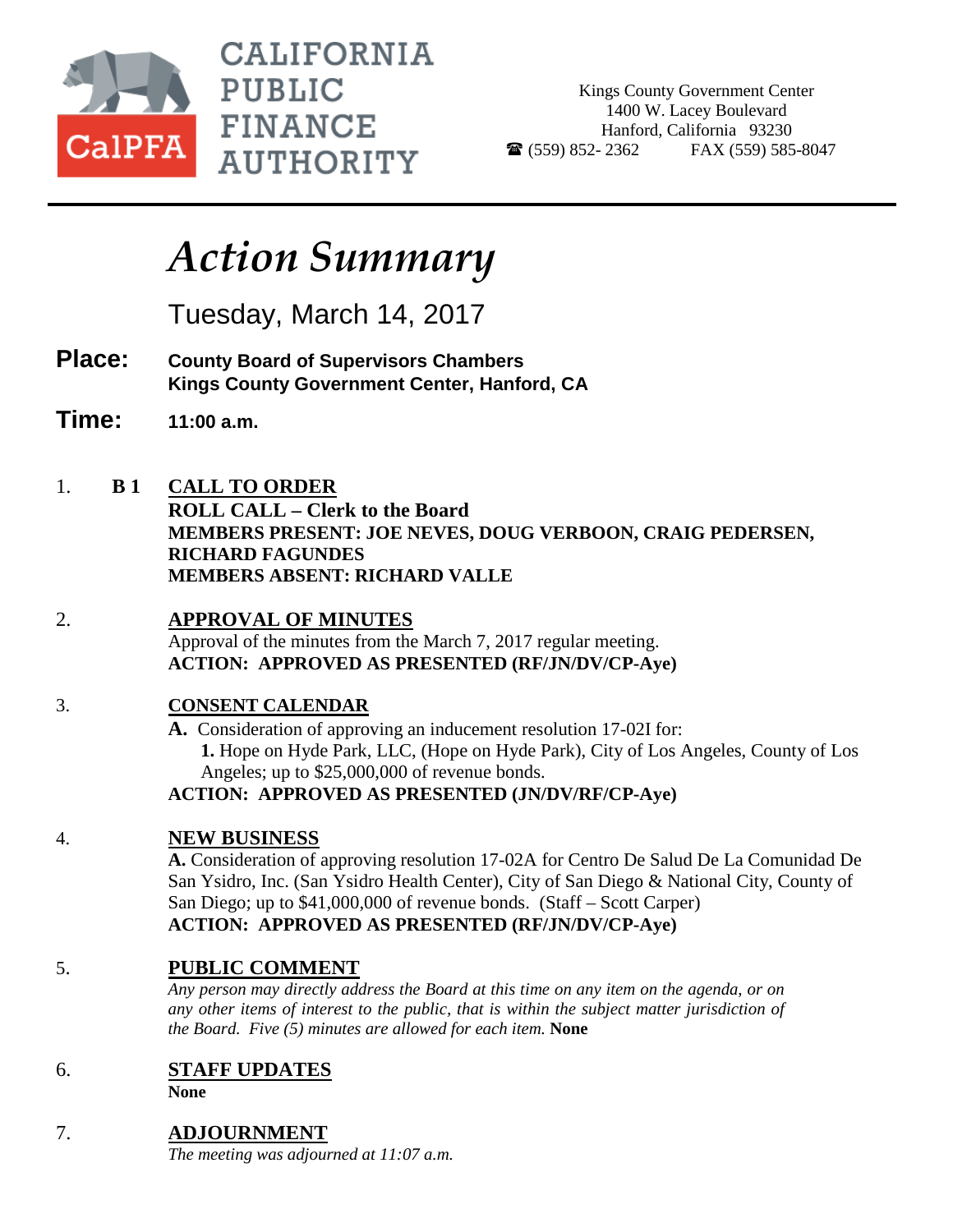

# **3. NEW BUSINESS**

**A.** Consideration of approving resolution 17-03A for 10632 Bolsa Avenue LP (Sycamore Court), City of Garden Grove, County of Orange; up to \$17,000,000 of revenue bonds. (Staff – Caitlin Lanctot) **B.** Consideration of approving resolution 17-04A for 8211 Remmet Ave, LLC (Multicultural Learning Center), City of Los Angeles, County of Los Angeles; up to \$12,000,000 of revenue bonds. (Staff – Scott Carper)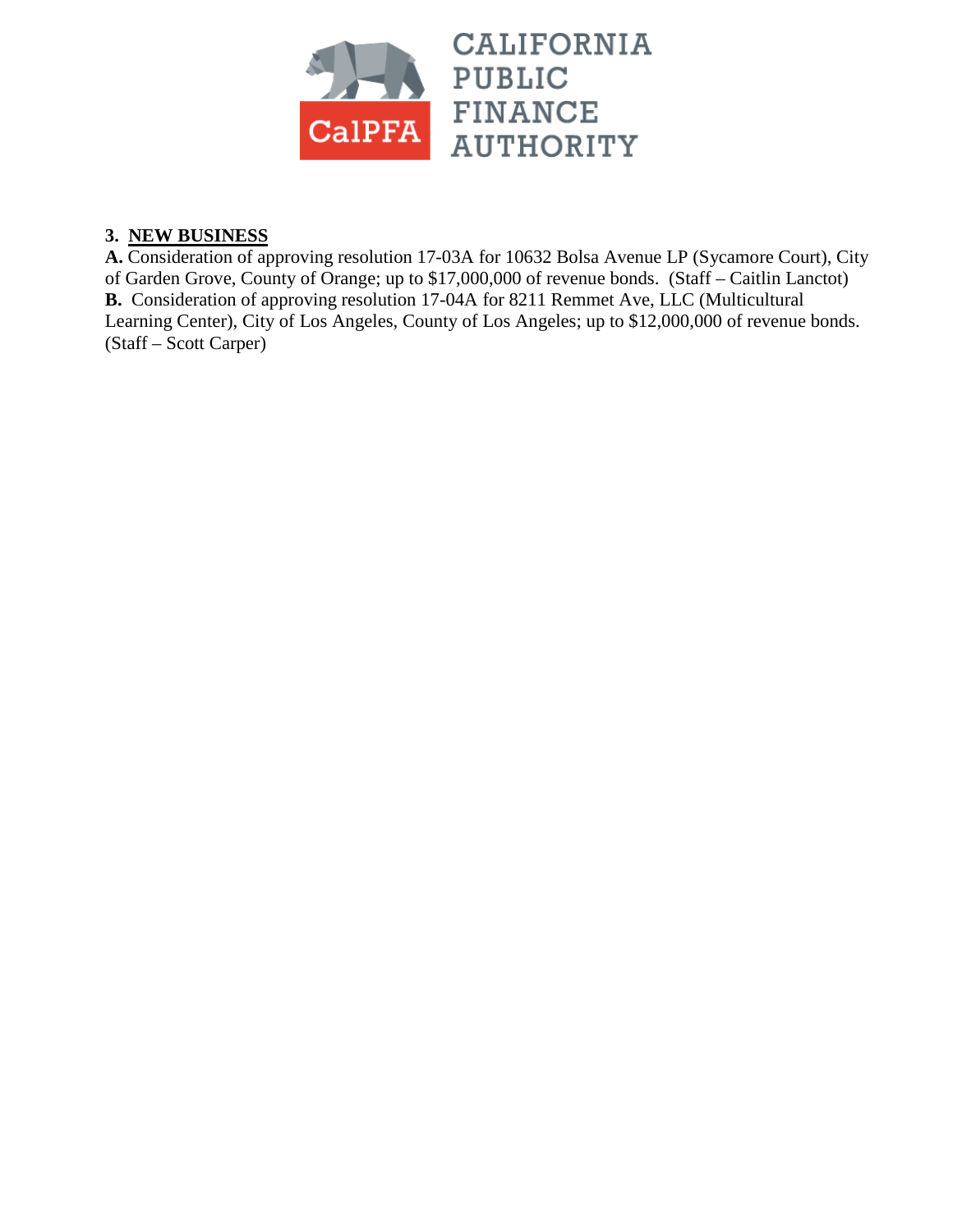

| DATE:                    | <b>MARCH 28, 2017</b>                             |
|--------------------------|---------------------------------------------------|
| <b>APPLICANT:</b>        | 10632 BOLSA AVENUE, LP                            |
| <b>AMOUNT:</b>           | UP TO \$17,000,000 IN REVENUE BONDS               |
| PURPOSE:                 | FINANCING OF A MULTIFAMILY RENTAL HOUSING PROJECT |
| <b>PRIMARY ACTIVITY:</b> | AFFORDABLE HOUSING                                |

## **Background:**

10632 Bolsa Avenue, LP (the "Borrower") has requested that CalPFA issue revenue bonds to assist in the acquisition, construction, rehabilitation and development of Sycamore Court Apartments, located at 10632 Bolsa Avenue in Garden Grove, California (the "Project"). The Project application was filed on March 1, 2016, induced on March 8, 2016 and received an allocation of tax exempt bonds on December 14, 2016.

#### **Description of Proposed Project:**

The Borrower has requested CalPFA to issue and deliver multifamily housing revenue bonds in an amount not to exceed \$17,000,000 (the "Bonds") to finance the acquisition, construction, rehabilitation and development of the Project. The Project was constructed in 1973 and consists of six 2-story garden style buildings, with central courtyards. There are 78 total units (one, two and three bedroom units), including 1 two-bedroom manager's unit. The units will be available to low income families with income levels at or below the 50 and 60 percent area median income ("AMI") levels.

Site amenities include covered parking, a community room, leasing office, a pool, children's playground, laundry facility, gated access and local shops within walking distance. Unit amenities include a patio or balcony, ample closet storage, ceiling fans, and air conditioning and heating. The rehabilitation will provide many energy saving improvements, including installing new energy star appliances, new HVAC in all units and new dual glazed vinyl windows. Additionally, all units will receive new flooring, cabinets, countertops, plumbing, bathroom fixtures, light switches, and paint. The rehabilitation is expected to being in May.

#### **TEFRA Information:**

TEFRA hearings were held by the City of Garden Grove on May 24, 2016 and by Kings County on June 7, 2016.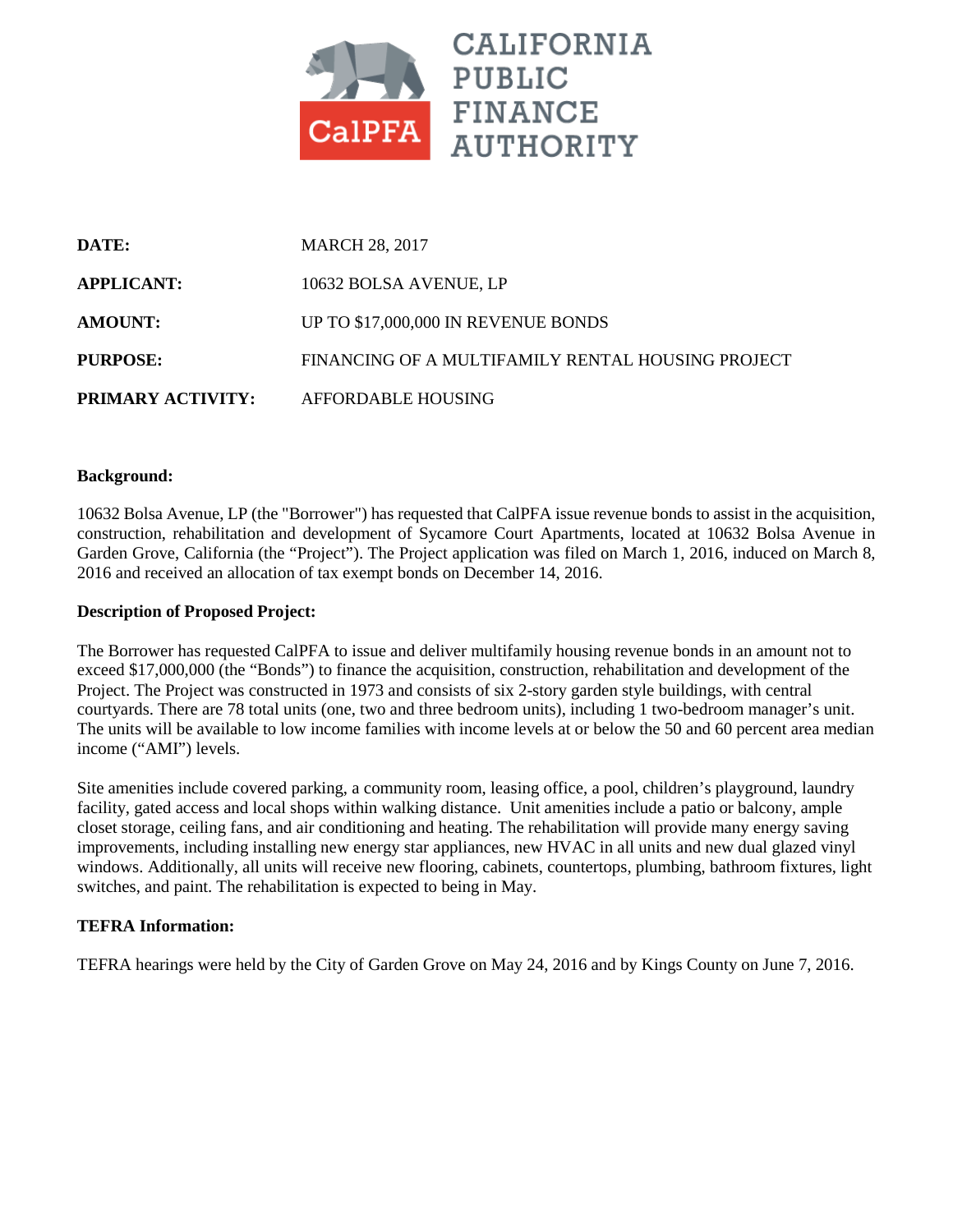## **Financing Structure:**

The publically offered Bonds are expected to be rated Aaa by Moody's Investor Service. The Bonds will bear interest at a fixed rate, estimated to be 4.57% annually, and will mature in no more than 16 years. The proposed financing is in accordance with the Authority's issuance guidelines.

#### **Estimated Sources and Uses:**

| Sources: |                                         |              |
|----------|-----------------------------------------|--------------|
|          | <b>Tax Exempt Bond Proceeds</b>         | \$14,910,000 |
|          | Taxable Subordinate Debt                | \$1,200,000  |
|          | Low Income Housing Tax Credit<br>Equity | \$4,259,883  |
|          | <b>Operating Income</b>                 | \$91,543     |
|          | <b>Deferred Costs</b>                   | \$2,307,576  |
|          | <b>Total Sources</b>                    | \$22,769,002 |
| Uses:    |                                         |              |
|          | <b>Acquisition Cost</b>                 | \$13,200,000 |
|          | <b>Hard Construction Costs</b>          | \$4,145,025  |
|          | Architect & Engineering Fees            | \$150,000    |
|          | <b>Construction Interest &amp; Fees</b> | \$1,327,981  |
|          | Relocation                              | \$234,000    |
|          | <b>Attorney Fees</b>                    | \$170,000    |
|          | Developer Fee                           | \$2,445,158  |
|          | Appraisal & Contingency                 | \$310,000    |
|          | Reserves                                | \$287,625    |
|          | <b>Other Soft Costs</b>                 | \$499,213    |
|          | <b>Total Uses</b>                       | \$22,769,002 |

#### **Recommendations:**

Based on the overall Project public benefit detailed on Attachment 1, it is recommended that the Board of Directors approve the Resolution as submitted to the Board, which:

- 1. Approves the issuance of the Bonds;
- 2. Approves all necessary actions and documents for the financing; and
- 3. Authorizes any member of the Board or authorized signatory to sign all necessary documents.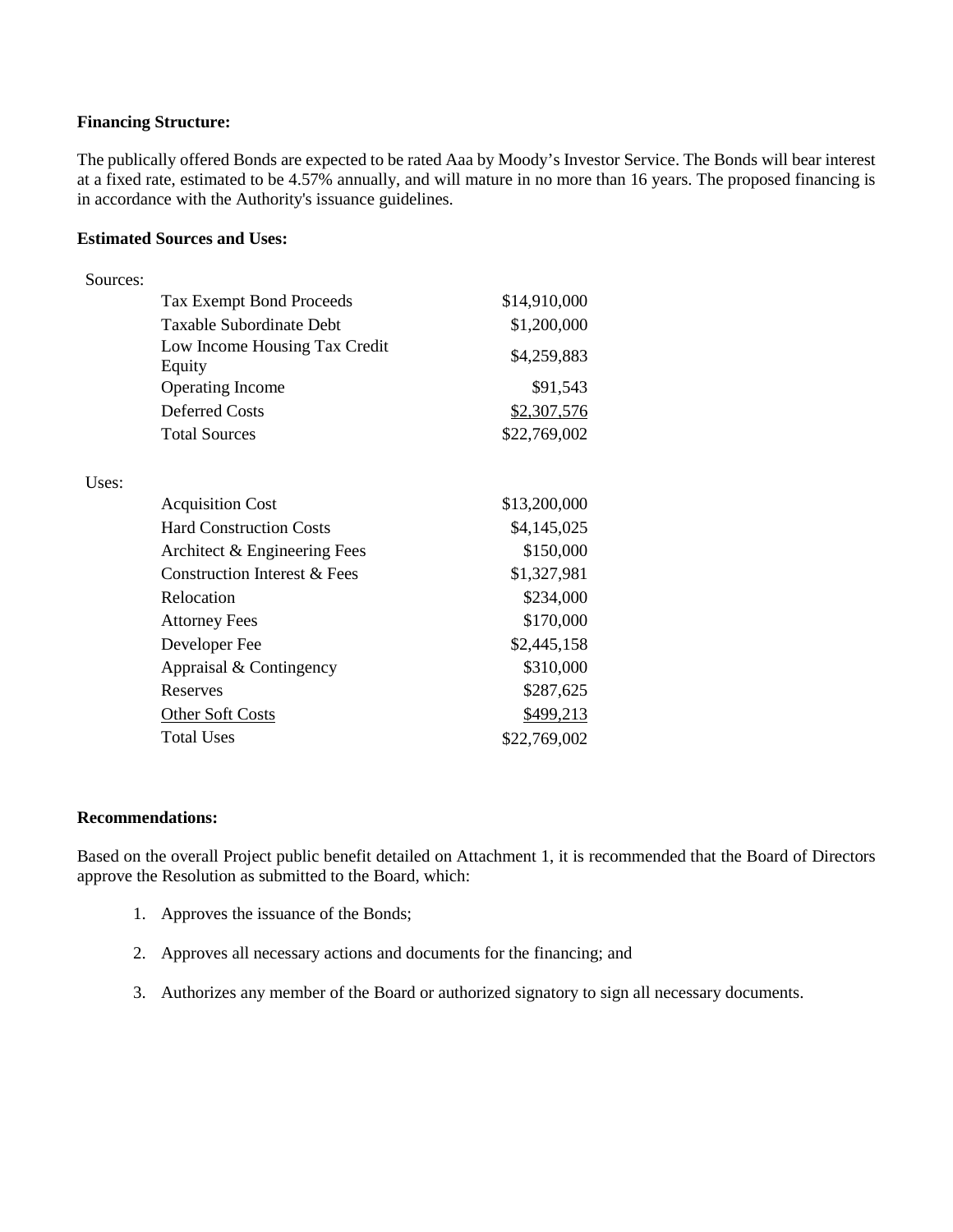# **Attachment 1**

# **Public Benefits:**

- 100% of the Project's units will remain income and rent restricted
	- o 8 units at 50% AMI
	- o 69 units at 60% AMI
	- o 1 manager's unit
- The Project will remain income and rent restricted for at least 55 years
- Site Amenities
	- o The Project is located within a Public Transit Corridor
	- $\circ$  The Project is located within  $\frac{1}{2}$  mile of a public school
	- o The Project is located within ½ mile of a hospital or health clinic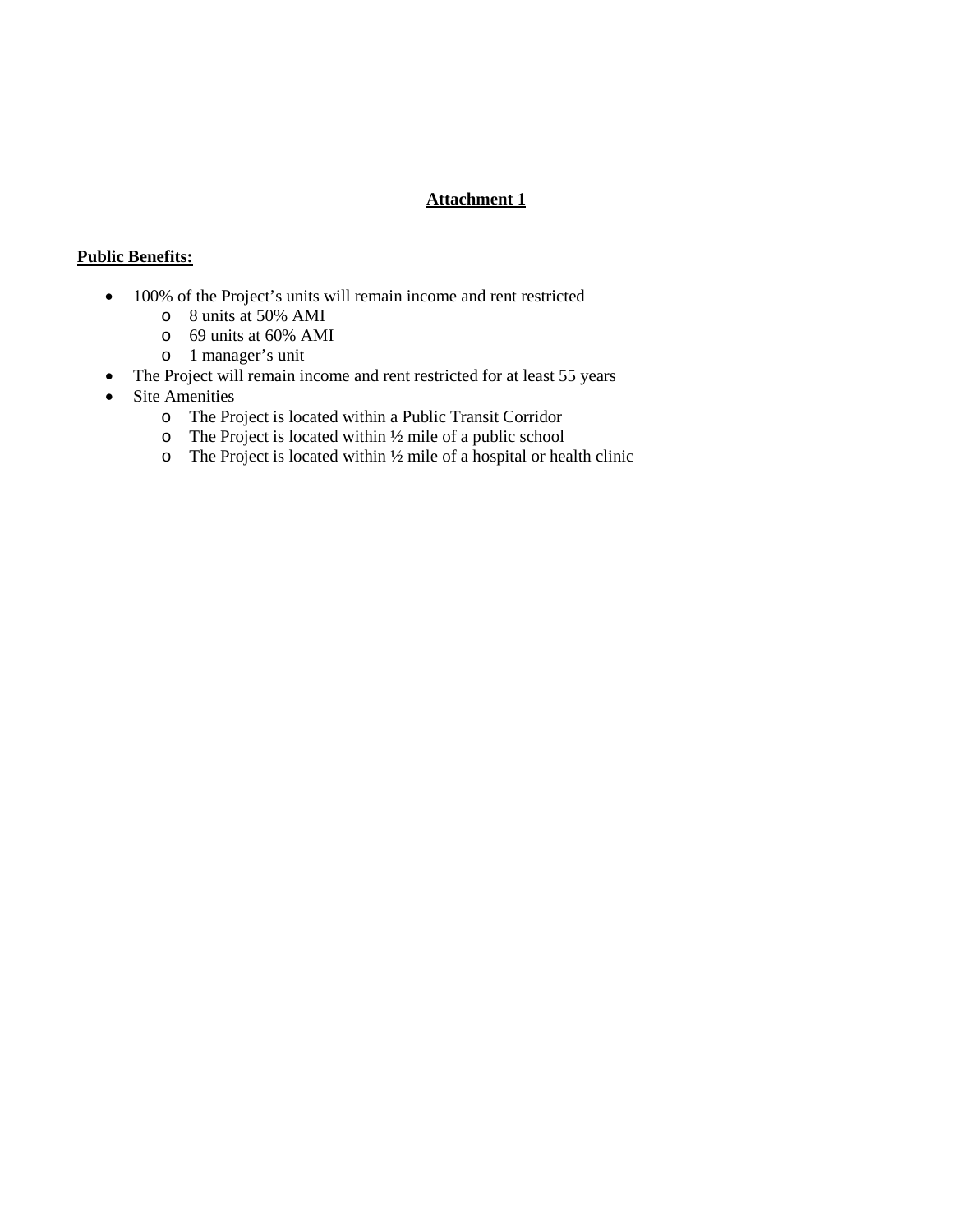# **RESOLUTION NO. 17-03A**

**A RESOLUTION OF THE CALIFORNIA PUBLIC FINANCE AUTHORITY AUTHORIZING THE ISSUANCE AND DELIVERY OF MULTIFAMILY HOUSING REVENUE BONDS IN AN AGGREGATE PRINCIPAL AMOUNT NOT TO EXCEED \$17,000,000 FOR THE FINANCING OF A MULTIFAMILY RENTAL HOUSING PROJECT GENERALLY KNOWN AS SYCAMORE COURT; DETERMINING AND PRESCRIBING CERTAIN MATTERS AND APPROVING AND AUTHORIZING THE EXECUTION OF AND DELIVERY OF VARIOUS DOCUMENTS RELATED THERETO; RATIFYING ANY ACTION HERETOFORE TAKEN AND APPROVING RELATED MATTERS IN CONNECTION WITH THE BONDS**

**WHEREAS**, the California Public Finance Authority (the "Authority") is authorized by the Joint Powers Act, commencing with Section 6500 of the California Government Code (the "JPA Law"), and its Joint Exercise of Powers Agreement, dated as of May 12, 2015, as the same may be amended (the "Agreement"), to issue revenue bonds for the purpose of financing, among other things, the acquisition, construction, rehabilitation and development of multifamily rental housing projects in accordance with Chapter 7 of Part 5 of Division 31 of the California Health and Safety Code (the "Housing Law");

**WHEREAS**, 10632 Bolsa Avenue, LP, a California limited partnership, and entities related thereto (collectively, the "Borrower"), has requested that the Authority issue and sell revenue bonds to assist in the financing of the acquisition, construction, rehabilitation and development of a 78-unit multifamily rental housing development located in the City of Garden Grove (the "City"), County of Orange, California, and known as Sycamore Court (the "Project");

**WHEREAS,** on December 14, 2016, the Authority received an allocation in the amount of \$14,910,000 (the "Allocation Amount") from the California Debt Limit Allocation Committee ("CDLAC") in connection with the Project**;**

**WHEREAS**, the Authority is willing to issue not to exceed \$17,000,000 aggregate principal amount of its Multifamily Housing Revenue Bonds (Sycamore Court Apartments) 2017 Series A (the "Bonds"), provided that the aggregate portion of such Bonds issued as federally taxexempt obligations shall not exceed the Allocation Amount;

**WHEREAS**, the County of Kings is a Charter Member (as defined in the Agreement) of the Authority and the City is an Additional Member (as defined in the Agreement) and each has authorized the issuance of the Bonds;

**WHEREAS**, the proceeds of the Bonds will be used by the Authority to make a mortgage loan (the "Mortgage Loan") to the Borrower to assist in providing financing for the Project, which will allow the Borrower to reduce the cost of the Project and to assist in providing housing for low income persons;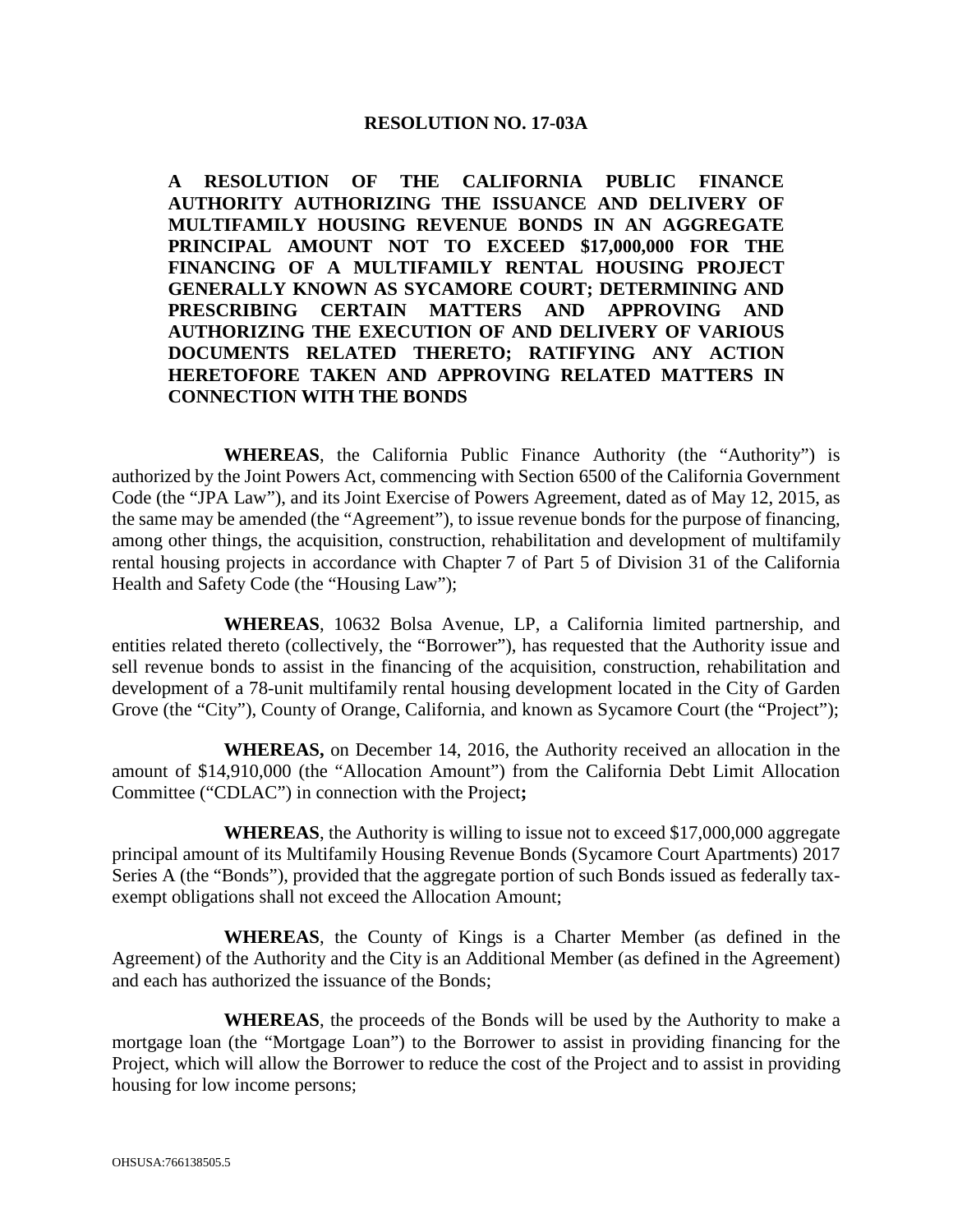**WHEREAS**, the Bonds will initially be secured by certain moneys deposited with U.S. Bank National Association, as trustee for Bonds (the "Trustee"), including proceeds of the assignment of the Mortgage Loan from the Authority to Jones Lang LaSalle Multifamily, LLC, as lender (the "Lender") and thereafter Fannie Mae, such funds to be deposited by the Lender with the Trustee and thereafter used by the Trustee to purchase a mortgage-backed security from Fannie Mae to secure the Bonds;

**WHEREAS**, there have been prepared and made available to the members of the Board of Directors of the Authority (the "Board") the following documents required for the issuance of the Bonds, and such documents are now in substantial form and appropriate instruments to be executed and delivered for the purposes intended:

(1) Indenture of Trust (the "Indenture"), to be entered into between the Authority and the Trustee;

(2) Financing Agreement (the "Financing Agreement"), to be entered into among the Authority, the Trustee, the Borrower and the Lender;

(3) Multifamily Loan and Security Agreement (Non-Recourse) (the "Loan Agreement"), by and between the Borrower and the Authority;

(4) Bond Purchase Agreement (the "Purchase Agreement"), to be entered into among the Authority, the Borrower, and RBC Capital Markets, LLC, as underwriter of the Bonds (the "Underwriter");

(5) Official Statement (the "Official Statement"), to be used in connection with the offer and sale of the Bonds; and

(6) Regulatory Agreement and Declaration of Restrictive Covenants (the "Regulatory Agreement"), to be entered into among the Borrower, the Authority and the Trustee.

**NOW, THEREFORE, BE IT RESOLVED** by the members of the Board as follows:

Section 1. The recitals set forth above are true and correct, and the members of the Board hereby find them to be so.

Section 2. Pursuant to the JPA Law and the Indenture, and in accordance with the Housing Law, the Authority is hereby authorized to issue one or more series of Bonds. The Bonds shall be designated as "California Public Finance Authority Multifamily Housing Revenue Bonds (Sycamore Court Apartments) 2017 Series A" with appropriate modifications and series and subseries designations as necessary, in an aggregate principal amount not to exceed \$17,000,000; provided that the aggregate principal amount of any tax-exempt Bonds issued shall not exceed the Allocation Amount. The Bonds shall be issued in the form set forth in and otherwise in accordance with the Indenture, and shall be executed on behalf of the Authority by the manual or facsimile signature of the Chair of the Authority or the manual signature of any Authorized Signatory (as defined below), and attested by the manual or facsimile signature of the Treasurer and Secretary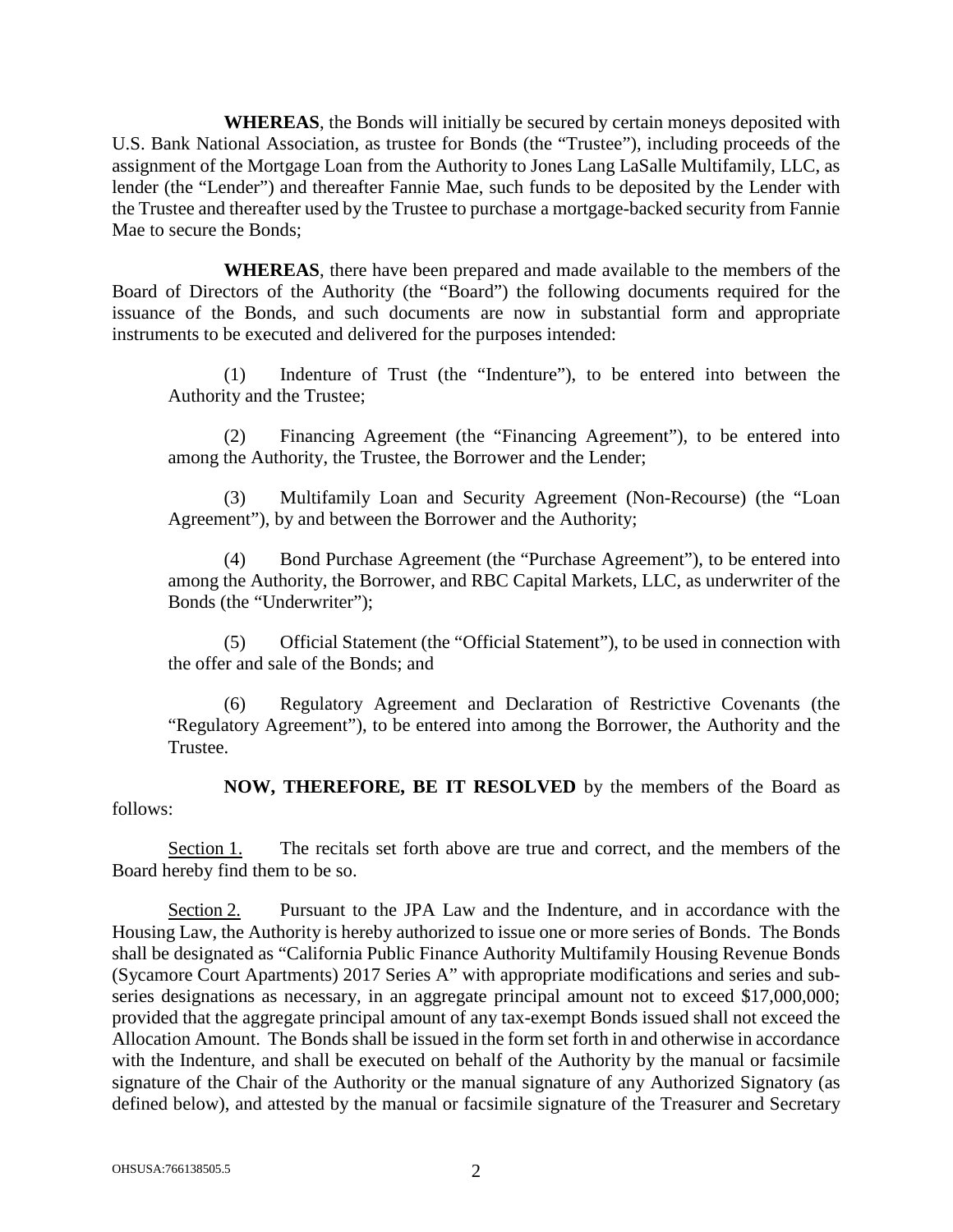of the Authority, or the manual signature of any Authorized Signatory. The Bonds shall be issued and secured in accordance with the terms of the Indenture, presented to this meeting, as hereinafter approved. Payment of the principal and purchase price of, and redemption premium, if any, and interest on, the Bonds shall be made solely from amounts pledged thereto under the Indenture, and the Bonds shall not be deemed to constitute a debt or liability of the Authority or any member of the Authority or any Director of the Board of the Authority (each, a "Director").

Section 3. The Indenture in the form presented at this meeting is hereby approved. Any Director, including any such Director acting as an officer of the Board, or any other person as may be designated and authorized to sign for the Authority pursuant to a resolution adopted thereby (including, without limitation, the administrative delegatees duly authorized pursuant to Resolution No. 16-01C of the Authority, adopted on January 26, 2016) (together with the Directors, including any such Director acting as an officer of the Board, each such person is referred to herein individually as an "Authorized Signatory"), acting alone, is authorized to execute by manual signature and deliver the Indenture, with such changes and insertions therein as may be necessary to cause the same to carry out the intent of this Resolution and as are approved by counsel to the Authority, such approval to be conclusively evidenced by the delivery thereof. The date, maturity date or dates (which shall not extend beyond May 1, 2062), interest rate or rates (which shall not exceed 12%), interest payment dates, denominations, form, registration privileges, manner of execution, place of payment, terms of redemption and other terms of the Bonds shall be as provided in the Indenture as finally executed.

Section 4. The Financing Agreement in the form presented at this meeting is hereby approved. Any Authorized Signatory, acting alone, is authorized to execute by manual signature and deliver the Financing Agreement, with such changes and insertions therein as may be necessary to cause the same to carry out the intent of this Resolution and as are approved by counsel to the Authority, such approval to be conclusively evidenced by the delivery thereof.

Section 5. The Loan Agreement in the form presented at this meeting is hereby approved. Any Authorized Signatory, acting alone, is authorized to execute by manual signature and deliver the Loan Agreement, with such changes and insertions therein as may be necessary to cause the same to carry out the intent of this Resolution and as are approved by counsel to the Authority, such approval to be conclusively evidenced by the delivery thereof.

Section 6. The Authority is hereby authorized to sell the Bonds to the Underwriter pursuant to the terms and conditions of the Purchase Agreement. The form, terms and provisions of the Purchase Agreement in the form presented at this meeting are hereby approved. Any Authorized Signatory, acting alone, is authorized to execute by manual signature and deliver the Purchase Agreement with such changes and insertions therein as may be necessary to cause the same to carry out the intent of this Resolution and as are hereby approved by counsel to the Authority, such approval to be conclusively evidenced by the delivery thereof.

Section 7. The form, terms and provisions of the Official Statement in the form presented at this meeting are hereby approved and the Board hereby approves the distribution of the Official Statement to prospective purchasers of the Bonds. Any Authorized Signatory, acting alone, is authorized to certify on behalf of the Authority that the Official Statement as to the sections therein related directly to the Authority is deemed final as of its date, within the meaning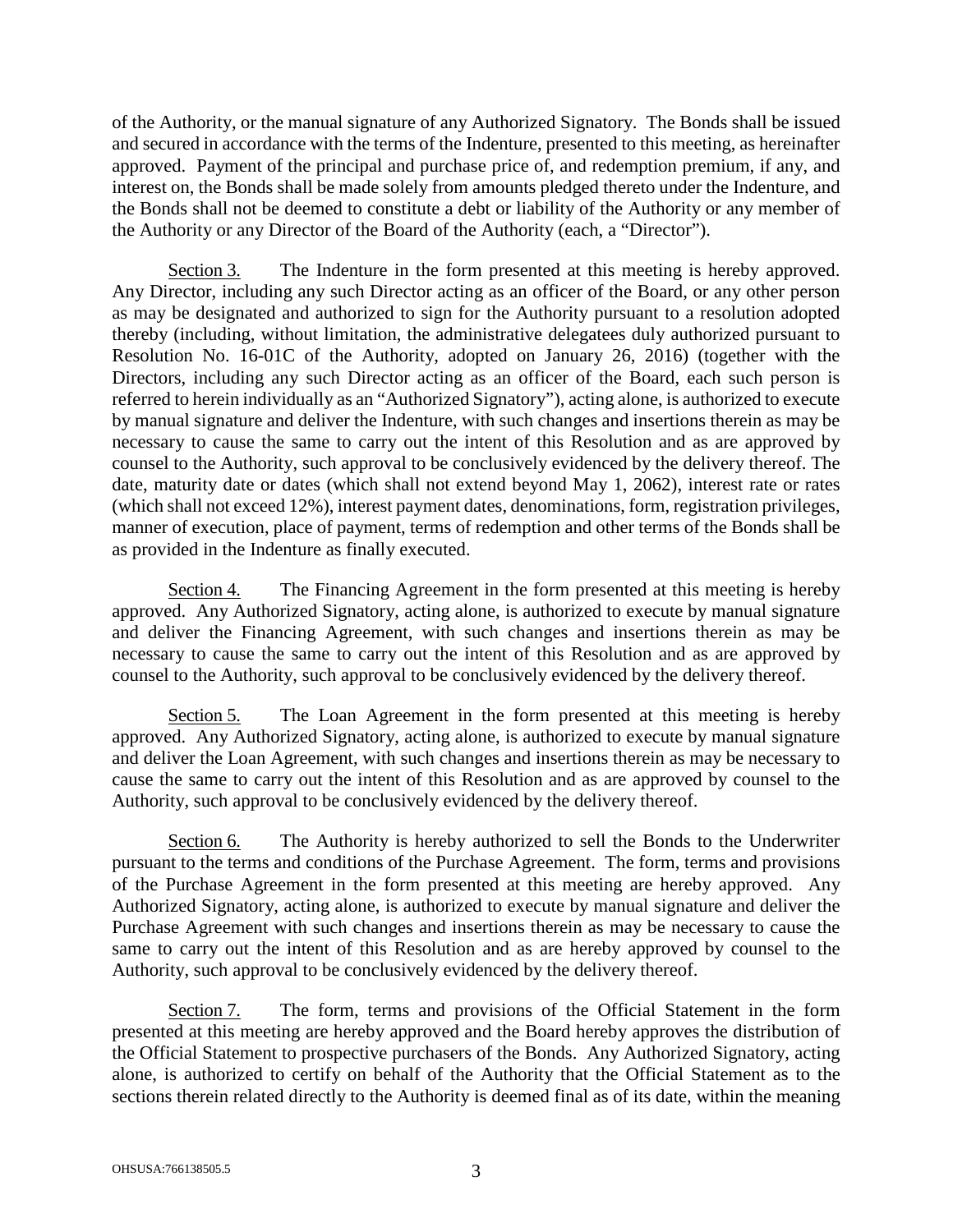of Rule 15c2-12 promulgated under the Securities Exchange Act of 1934. Any Authorized Signatory, acting alone, is authorized to execute, at the time of the sale of the Bonds, said Official Statement in final form, with such changes and insertions therein as may be necessary to cause the same to carry out the intent of this Resolution and as are hereby approved by counsel to the Authority, such approval to be conclusively evidenced by the delivery thereof.

Section 8. The Regulatory Agreement in the form presented at this meeting is hereby approved. Any Authorized Signatory, acting alone, is authorized to execute by manual signature and deliver the Regulatory Agreement, with such changes and insertions therein as may be necessary to cause the same to carry out the intent of this Resolution and as are approved by counsel to the Authority, such approval to be conclusively evidenced by the delivery thereof.

Section 9. The Bonds, when executed, shall be delivered to the Trustee for authentication. The Trustee is hereby requested and directed to authenticate the Bonds by executing the certificate of authentication of the Trustee appearing thereon, and to deliver the Bonds, when duly executed and authenticated, to or at the direction of the Underwriter, in accordance with written instructions executed and delivered on behalf of the Authority by an Authorized Signatory, which any Authorized Signatory, acting alone, is hereby authorized and directed to execute and deliver such instructions to the Trustee. Such instructions shall provide for the delivery of the Bonds to or at the direction of the Underwriter in accordance with the Purchase Agreement upon payment of the purchase price thereof.

Section 10. All actions heretofore taken by the officers and agents of the Authority with respect to the financing of the Project and the sale and issuance of the Bonds are hereby approved, ratified and confirmed, and any Authorized Signatory, acting alone, is hereby authorized and directed, for and in the name and on behalf of the Authority, to do any and all things and take any and all actions and execute and deliver any and all certificates, agreements and other documents, including but not limited to a tax certificate, subordination or intercreditor agreements, a deed of trust, any endorsement, allonge and/or assignment of any note, deed of trust, document or agreement associated with the Mortgage Loan and such other documents as described in the Indenture, the Financing Agreement, the Purchase Agreement and the Loan Agreement or associated with the Mortgage Loan, and the other documents herein approved, which they, or any of them, may deem necessary or advisable in order to consummate the lawful issuance and delivery of the Bonds and to effectuate the purposes thereof and of the documents herein approved in accordance with this resolution and resolutions heretofore adopted by the Authority and otherwise in order to carry out the financing of the Project.

Section 11. All consents, approvals, notices, orders, requests and other actions permitted or required by any of the documents authorized by this Resolution, whether before or after the issuance of the Bonds, including without limitation any of the foregoing that may be necessary or desirable in connection with any default under or amendment of such documents, any transfer or other disposition of the Project, any addition or substitution of security for the Bonds or any redemption of the Bonds, may be given or taken by any Authorized Signatory, as appropriate, without further authorization by the Board, and each such officer is hereby authorized and directed to give any such consent, approval, notice, order or request and to take any such action that such officer may deem necessary or desirable to further the purposes of this Resolution and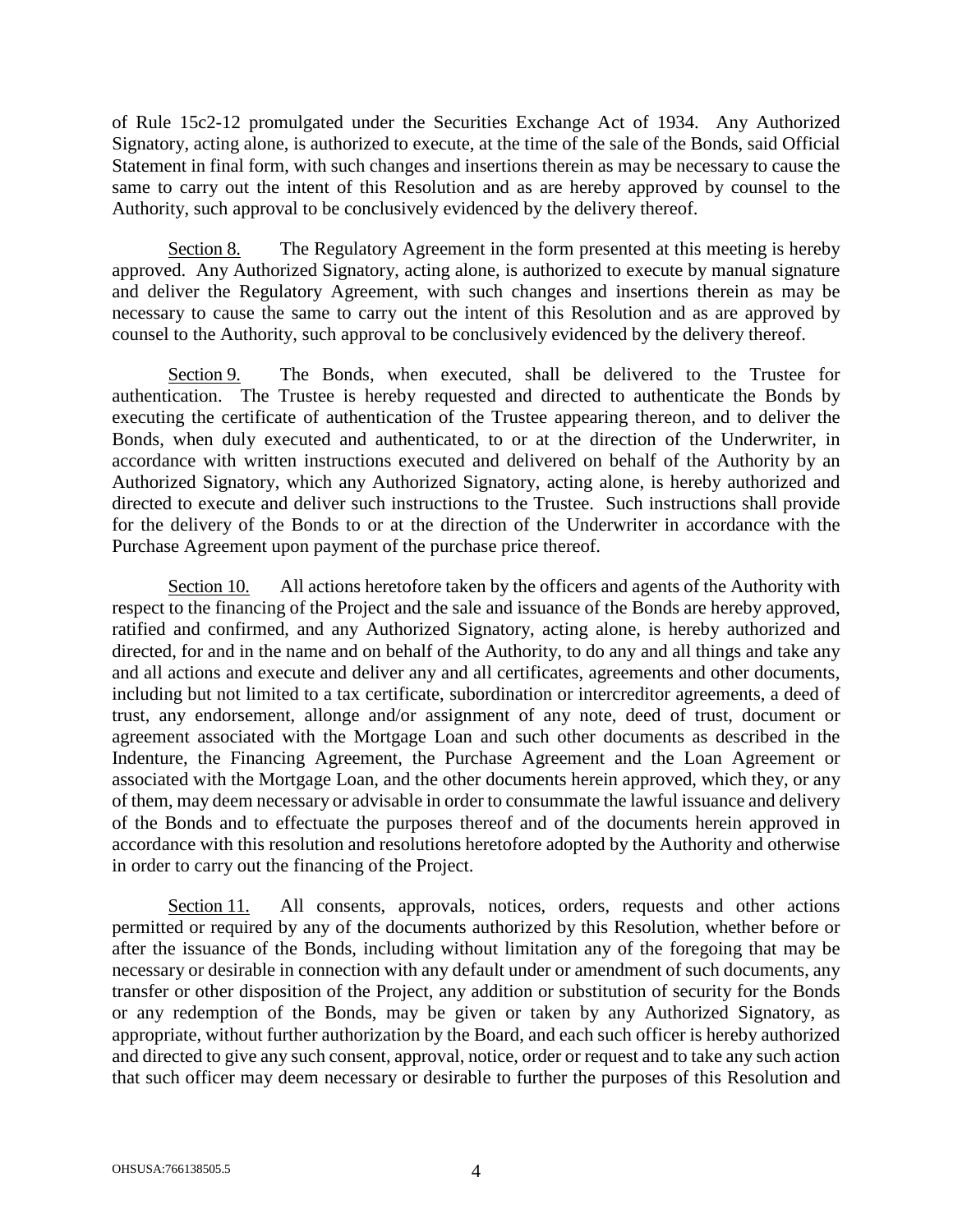the financing of the Project; provided such action shall not create any obligation or liability of the Authority other than as provided in the Indenture, and other documents approved herein.

Section 12. This Resolution shall take effect upon its adoption.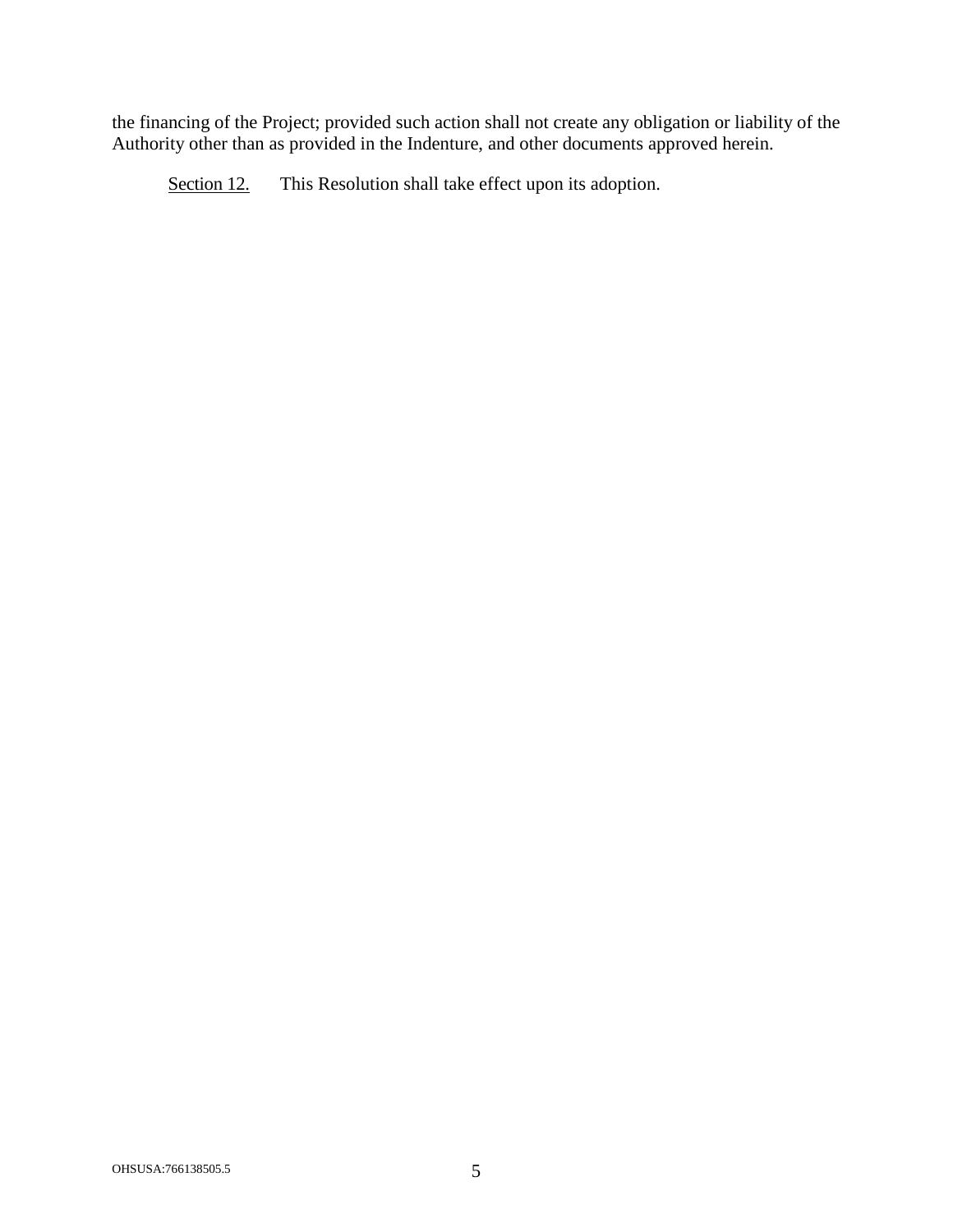**PASSED AND ADOPTED** by the California Public Finance Authority this March 28, 2017.

The undersigned, an Authorized Signatory of the California Public Finance Authority, DOES HEREBY CERTIFY that the foregoing resolution was duly adopted by the Board of the Authority at a duly called meeting of the Board of the Authority held in accordance with law on March 28, 2017.

By

Authorized Signatory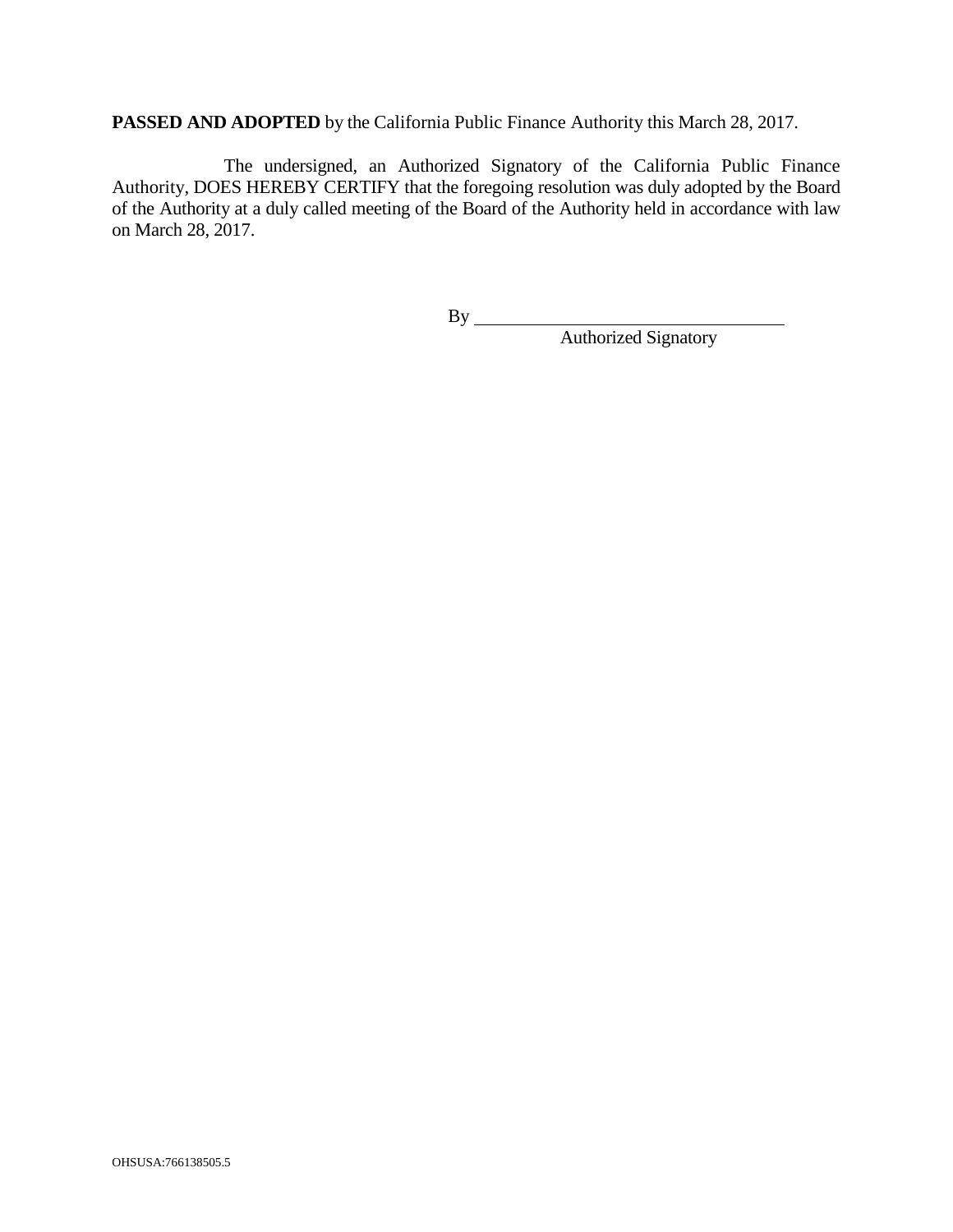

| DATE:                   | <b>MARCH 28, 2017</b>                                                    |  |
|-------------------------|--------------------------------------------------------------------------|--|
| <b>APPLICANT:</b>       | MULTICULTURAL LEARNING CENTER                                            |  |
| <b>AMOUNT:</b>          | UP TO \$12 MILLION OF TAX-EXEMPT OBLIGATIONS                             |  |
| PURPOSE:                | ACQUIRING EXISTING FACILITY AND FINANCING CAPITAL<br><b>IMPROVEMENTS</b> |  |
| PRIMARY ACTIVITY:       | K-8 SCHOOL                                                               |  |
| <b>LEGAL STRUCTURE:</b> | NONPROFIT PUBLIC BENEFIT CORPORATION                                     |  |

## **Background:**

Multicultural Learning Center is a California nonprofit public benefit corporation and an organization described in Section 501(c)(3) of the Code. The Lessee operates a public charter school known as Multicultural Learning Center (the "School") pursuant to a charter authorized and approved by the Los Angeles Unified School District.

The School teaches students residing primarily in Los Angeles County, California, and draws students primarily from the Los Angeles Unified School District. The School began operations in the 2001-02 school year with approximately 200 students in grades K-4. As of March, 2017, the School served approximately 400 students in grades K-8.

The School's mission is to bring together a diverse community of learners where cultural and individual differences are the building blocks of academic, social, and intrapersonal success. Students are supported by highly competent and dedicated teachers and staff who value and demonstrate the tenets of social justice while providing access to an integrated, bilingual curriculum rich in problem-solving, critical thinking, and creative expression. Teachers guide students as they interact with new knowledge, practice and deepen knowledge, and analyze and synthesize complex thoughts, ideas, and concepts.

The School approximately 400 students in grades K-8 from a campus located at 7510 De Soto Avenue, Canoga Park, California 91303 and will continue to operate the School and serve students in grades K-6 from the DeSoto Avenue campus in the 2017-2018 school and beyond.

## **Description of Proposed Project:**

The School will use the proceeds of the Series 2017 Bonds for the following purposes: (i) financing or refinancing the costs of the acquisition, construction, renovation, improving and equipping of land and education and related facilities located at 8211 Remmet Avenue, Los Angeles, California for use as a charter school serving grades K-8. The School will begin to operate the School from the new 8211 Remmet Ave location in the 2017-2018 school year. Upon completion of the Renovations to the Remmet Ave facility, the school expects will serve 250 students in grades 6-8 at the Remmet Ave location and will continue to serve grades K-6 at the De Soto location., allowing the School to expand to serve a total of approximately 650 total students.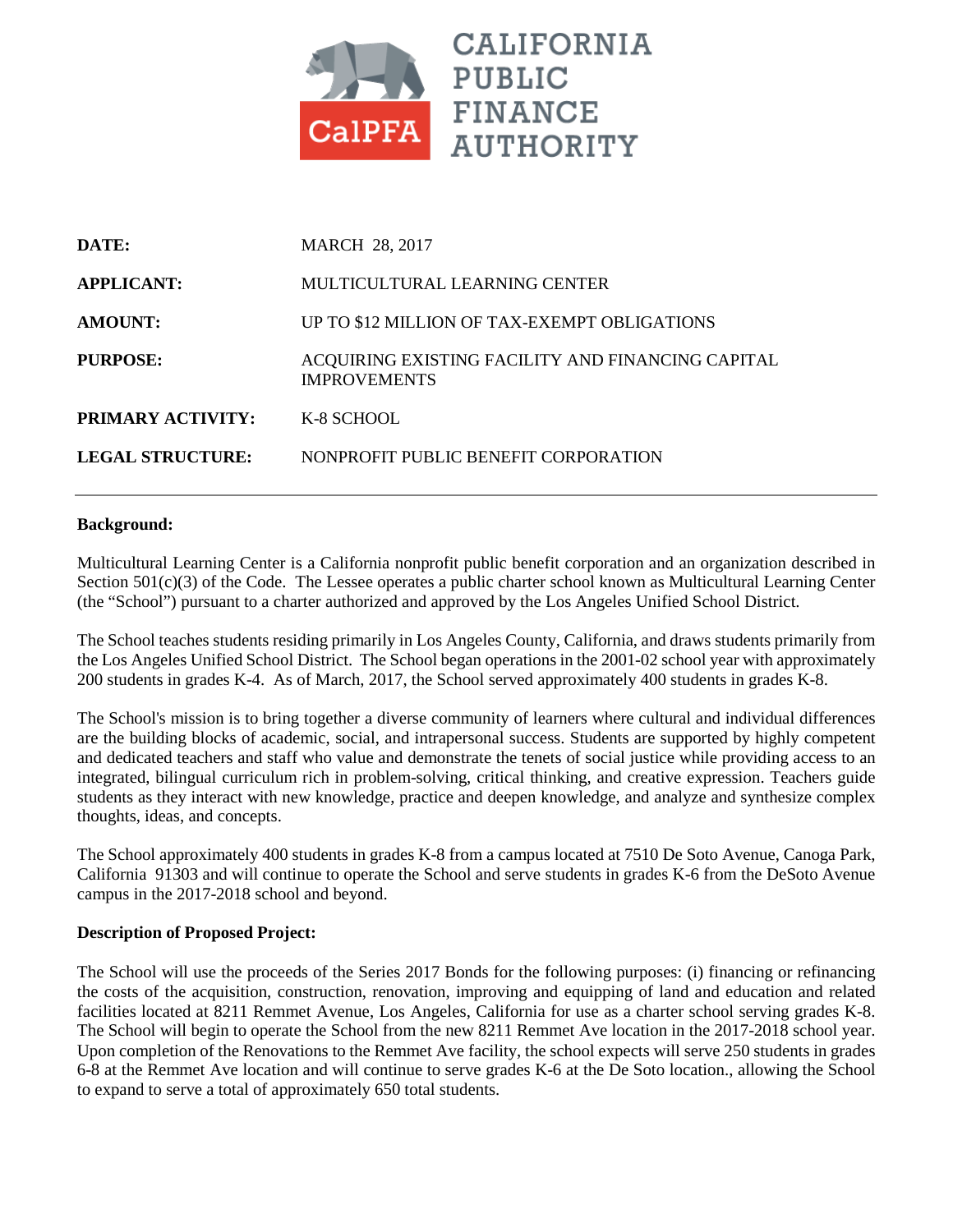

The school has requested CalPFA to issue \$6,580,000 in tax-exempt obligations to pay for the costs of purchasing an existing building, constructing tenant improvements and equipping the new learning center.

## **TEFRA Information:**

A TEFRA hearing was held by the City of Los Angeles on March 14, 2017 and the Los Angeles City Council unanimously approved the proposed financing. Kings County held a TEFRA hearing and approved on March 14, 2017.

## **Financing Structure:**

The Bonds will mature in no more than 30 years and bear interest at an average coupon rate of 6.00%. The Bonds will be purchased at closing by the Underwriter. The proposed financing is in accordance with the Authority's issuance guidelines.

#### **Estimated Sources and Uses:**

| Sources: |                                 |    |              |
|----------|---------------------------------|----|--------------|
|          | <b>Tax-Exempt Bond Proceeds</b> | \$ | 6,580,000    |
|          | Less Original Discount          | S  | 88,595.40    |
|          | <b>Total Sources:</b>           | \$ | 6,491,404.60 |
| Uses:    |                                 |    |              |
|          | Purchase                        | \$ | 3,270,000    |
|          | Construction and remodel        | \$ | 1,581,000    |
|          | Cost of Issuance                | \$ | 404,250      |
|          | Reimbursable Expenses           | \$ | 357,000      |
|          | FF&E                            | \$ | 200,000      |
|          | Debt Service Reserve Fund       | \$ | 495,332.82   |
|          | Underwriter's Discount          | \$ | 179,500      |
|          | <b>Additional Proceeds</b>      |    | 4,000        |
|          | Total Uses:                     | \$ | 6,491,404.60 |

#### **Recommendations:**

Based on the overall Project public benefit and finance related considerations detailed on Attachment 1, it is recommended that the Board of Directors approve the Resolution as submitted to the Board, which:

- 1. Approves the issuance of an obligation;
- 2. Approves all necessary actions and documents for the financing; and
- 3. Authorizes any member of the Board or authorized signatory to sign all necessary documents.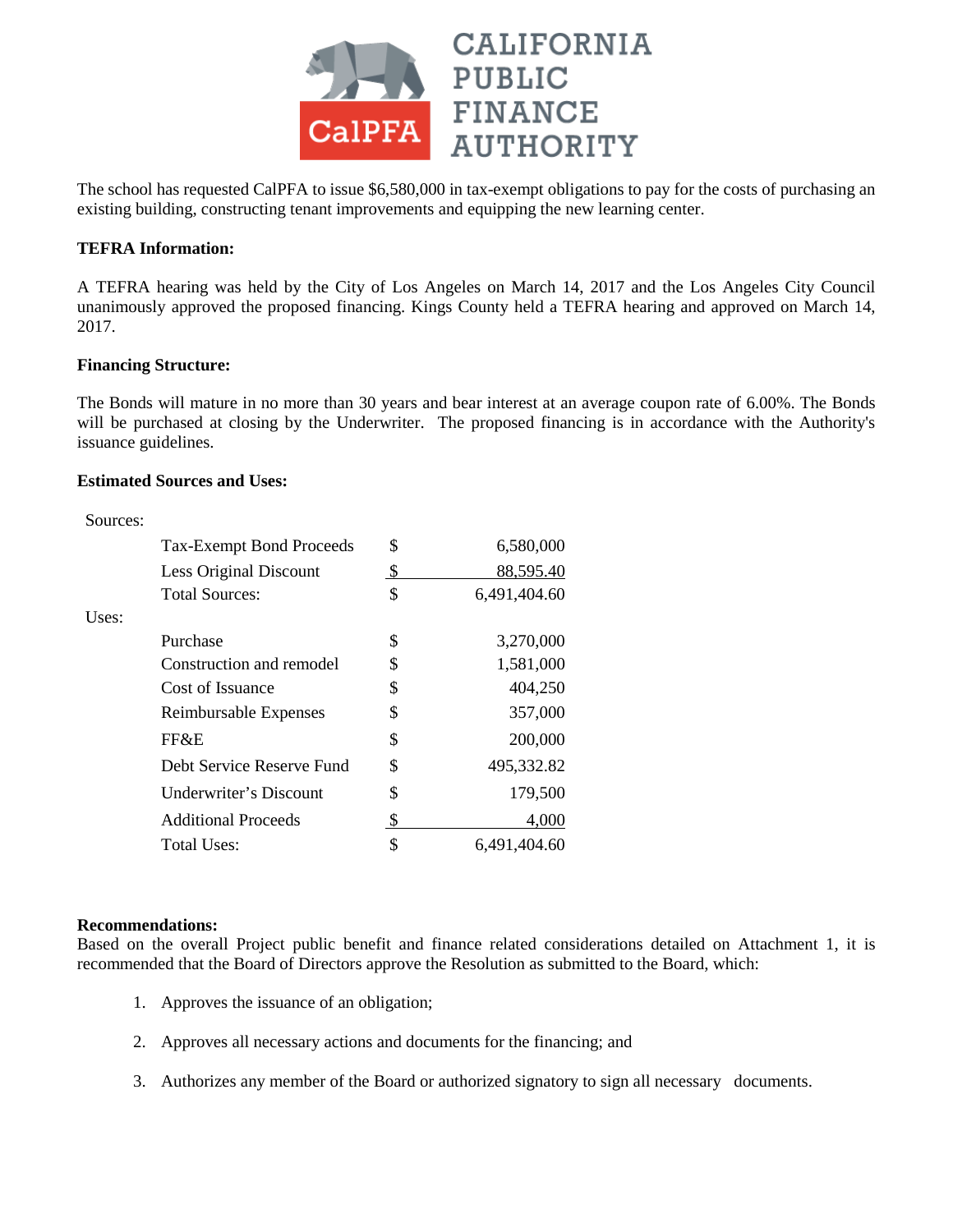

# **Attachment 1**

## **Public Benefit:**

As a public, tuition-free charter school, the School endeavors to mirror the demographic makeup of the Los Angeles Unified School District. The student population is almost 60% free and reduced lunch and is 80% Hispanic. Approximately 35% of the students are English Language Learners.

Within an environment of positive cross-cultural attitudes and social justice, students at the School achieve biliteracy in Spanish and English by the eighth grade through the School's dual immersion program. In student-centered classrooms, a constructivist approach to teaching and learning enables all children to achieve to their maximum potential. Students master skills and knowledge in social studies, language arts, math, science, and the visual and performing arts within the context of interdisciplinary themes and hands-on activities. Children create meaning and come to know and respect each other through group processes, research and questioning, and use of the arts and technology as tools for developing literacy and multicultural understanding.

Students are supported by highly competent and dedicated teachers and staff who value and demonstrate the tenets of social justice while providing access to an integrated, bilingual curriculum rich in problem-solving, critical thinking, and creative expression. Teachers guide students as they interact with new knowledge, practice and deepen knowledge, and analyze and synthesize complex thoughts, ideas, and concepts.

Teachers and staff embrace the unique learning needs and styles of each student and provide multiple opportunities for individual academic growth and social development. Teachers encourage students to self-reflect on their achievements and set new goals. They create opportunities to solve social and personal challenges in ways that build responsibility, tolerance, and resiliency.

At the School, students celebrate individual and cultural diversity within their community and the world. As students of different cultural and linguistic backgrounds learn side-by-side, they develop skills and understandings necessary for global citizenry and community leadership. Students value diversity, honoring what they know and who they are, developing strong emotional intelligence, self-confidence, and compassion for others. Students and their families work collaboratively as active partners to identify needs, problem-solve, make decisions and celebrate successes.

## **Extracurricular Programs and Community Engagement**

In addition to its academic programs, the School offers the extracurricular programming for both students and parents. Through After-School Safety and Enrichment ("ASES") and 21st Century Learning grants, the School operates a before-school program 90 minutes prior to the start of each school day and an after-school program three hours after the close of school each day. The School receives funding directly for ASES and the 21st Century grant is received via a partnership with Youth Policy Institute, the organization which operations the programs. Students participate in academic intervention, homework club, and enrichment courses all of which are funded through the grants. The program also includes campus during the summer, winter, and spring school vacations as well as Saturday field trips to universities, sporting events, and local museums. During the year, the School's middle school students also participate in a competitive sports league.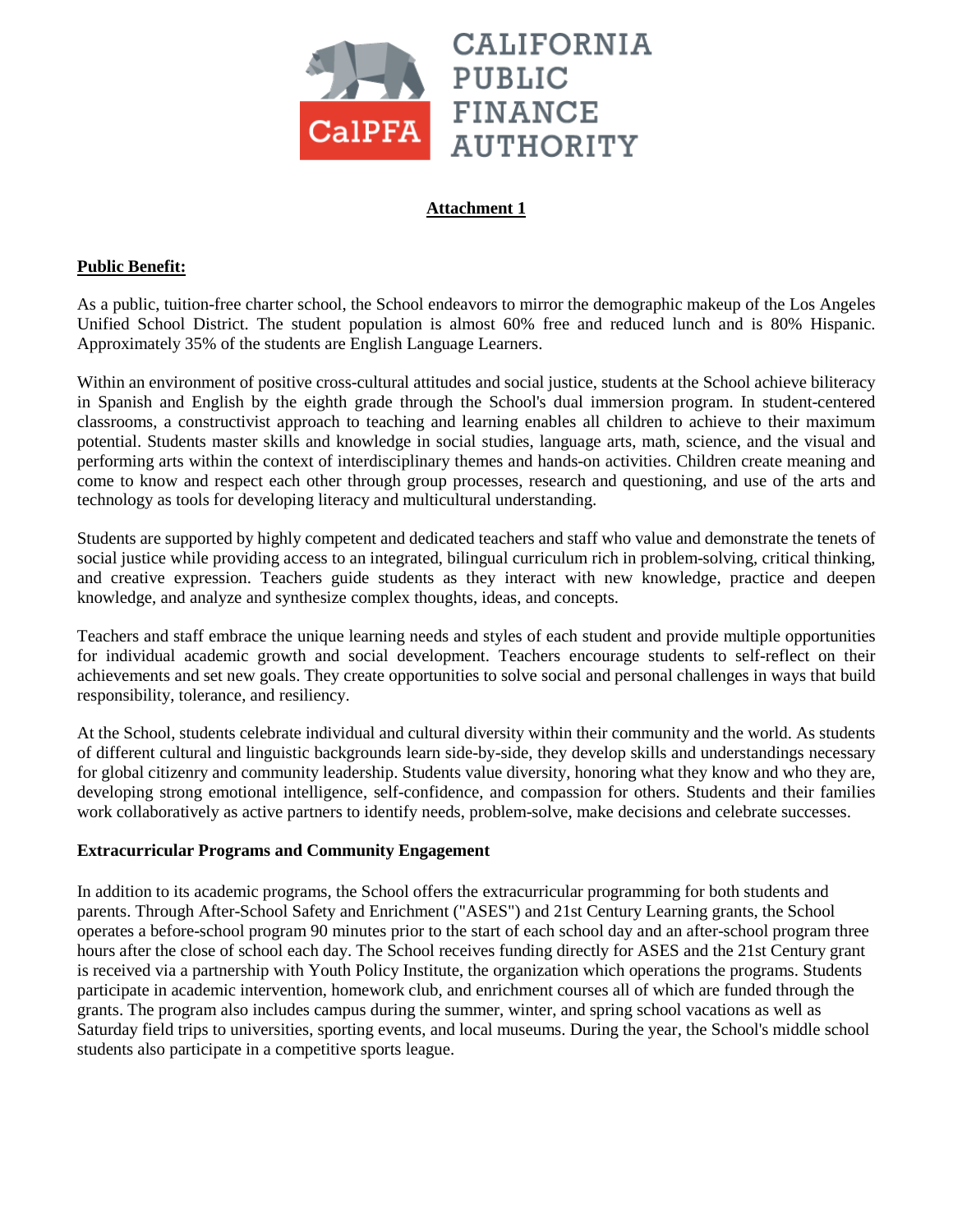

In addition, the School provides the following program for parents:

- Parent Expectations Support Achievement ("PESA"): A six-week (12-hour) parenting course taught by two of the School's teachers helping parents learn strategies for supporting their children at home. This workshop is targeted to the parents of primary students.
- Parent Effectiveness Training: As a "graduate program" of PESA, this workshop targets parents of adolescents focusing on effective communication and understanding the development stages of an adolescent child.
- Literacy Workshops in Reading and Writing: Parents attend two six-hour Saturday workshops led by the School's teachers to learn how to support their child at home in the areas of reading and writing.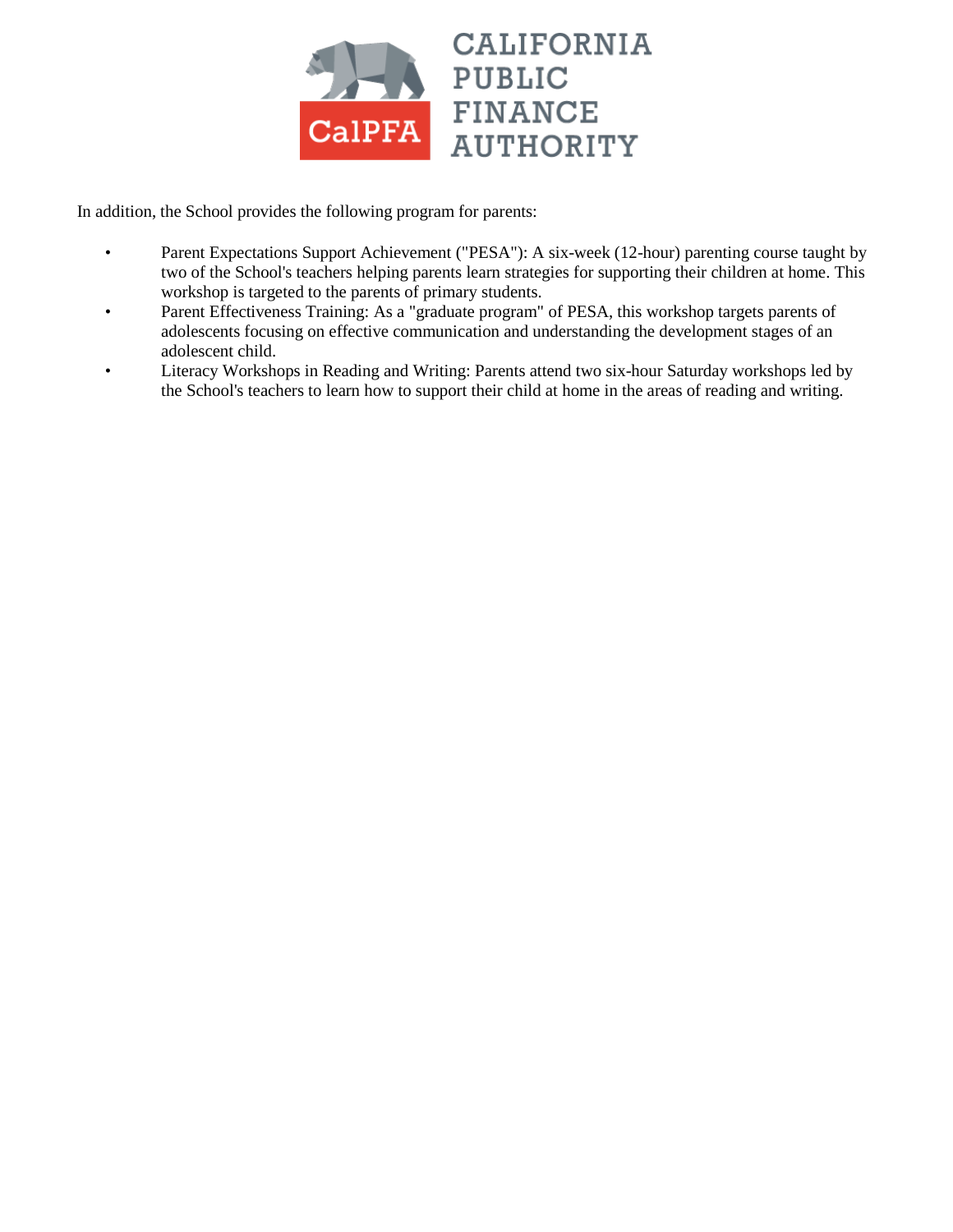## **RESOLUTION NO. 17-04A**

## **CALIFORNIA PUBLIC FINANCE AUTHORITY**

# **A RESOLUTION AUTHORIZING THE ISSUANCE OF REVENUE BONDS IN A PRINCIPAL AMOUNT NOT TO EXCEED \$12,000,000 TO FINANCE OR REFINANCE THE ACQUISITION, CONSTRUCTION, IMPROVEMENT, RENOVATION AND EQUIPPING OF EDUCATIONAL FACILITIES FOR THE BENEFIT OF MULTICULTURAL LEARNING CENTER AND OTHER MATTERS RELATING THERETO**

WHEREAS, pursuant to the provisions of the Joint Exercise of Powers Act, comprising Articles 1, 2, 3 and 4 of Chapter 5 of Division 7 of Title 1 (commencing with Section 6500) of the Government Code of the State of California (the "Act"), Kings County and the Housing Authority of Kings County (the "Charter Members") entered into a joint exercise of powers agreement (the "Agreement") pursuant to which the California Public Finance Authority (the "Authority") was organized;

WHEREAS, the City of Los Angeles (the "City") has by resolution requested to join the Authority and the Authority has authorized the City to become an Additional Member pursuant to the provisions of the Agreement;

WHEREAS, the Authority is authorized by its Agreement and under the Act to, among other things, issue bonds, notes or other evidences of indebtedness in connection with, and to make loans to assist in the financing of certain projects;

WHEREAS, 8211 Remmet Ave, LLC (the "Borrower"), the sole member of which is the Multicultural Learning Center Foundation (the "Foundation"), has requested the Authority to issue revenue bonds in an aggregate principal amount not to exceed \$12,000,000 (the "Bonds") to finance or refinance the costs of (a) the construction, acquisition, equipping and improving of land and educational related facilities located at 8211 Remmet Avenue, City of Los Angeles, County of Los Angeles, California (the "Facilities"), for use by Multicultural Learning Center (the "Lessee"), currently serving students in grades K-8; (b) funding a debt service reserve fund for the Bonds; (c) paying capitalized interest on the Bonds; and (d) paying certain Bond issuance expenses (collectively, the "Project");

WHEREAS, the Facilities will be owned by the Borrower and operated by the

Lessee;

WHEREAS, the Borrower is requesting the assistance of the Authority in financing or refinancing the Project;

WHEREAS, pursuant to an Indenture (the "Indenture"), between the Authority and U.S. Bank National Association (the "Trustee"), the Authority will issue the California Public Finance Authority Charter School Lease Revenue Bonds (Multicultural Learning Center Project), Series 2017 (the "Bonds") for the purpose, among others, of financing or refinancing the Project;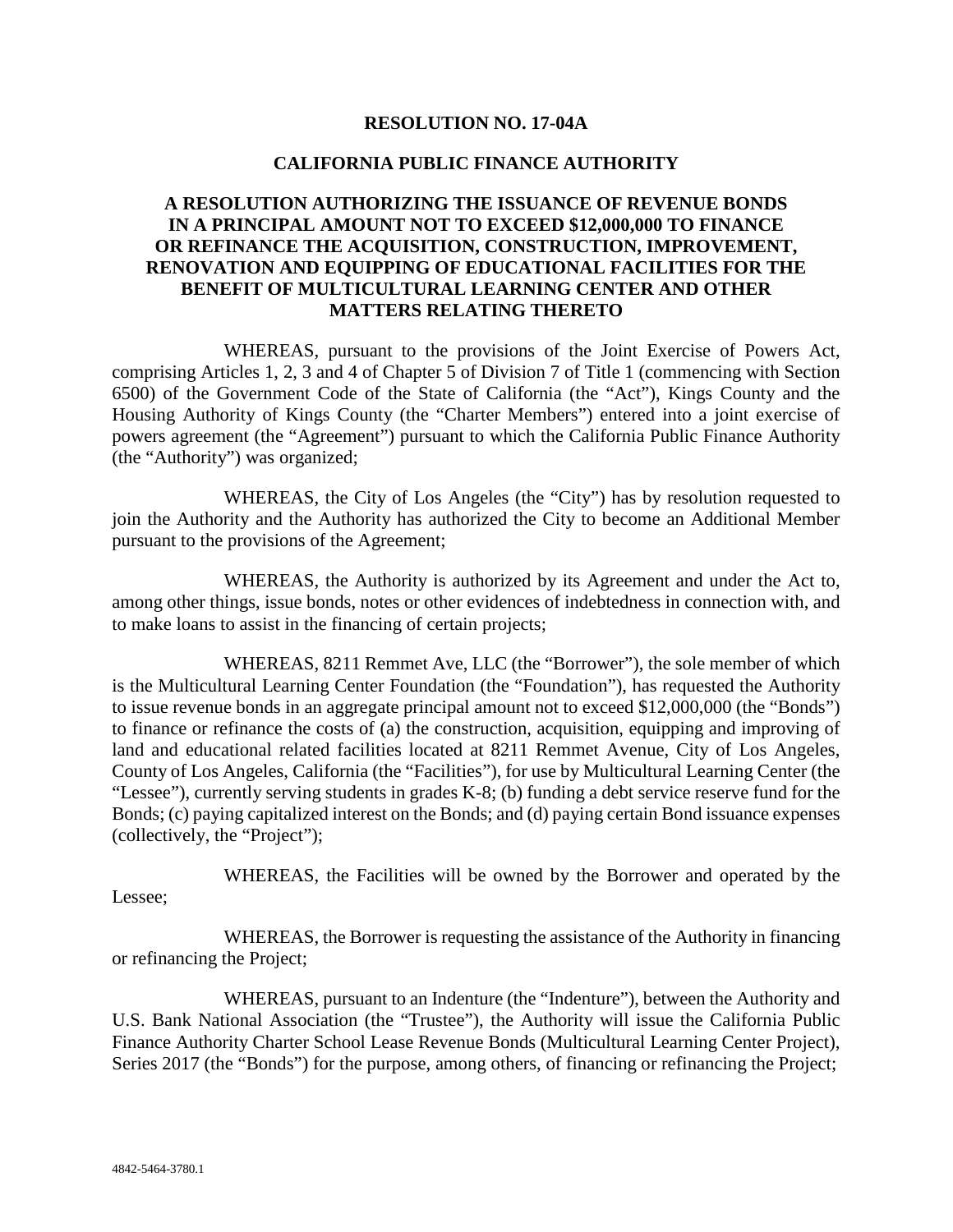WHEREAS, pursuant to a Loan Agreement (the "Loan Agreement"), between the Authority and the Borrower, the Authority will loan the proceeds of the Bonds to the Borrower for the purpose, among others, of financing or refinancing of the Project;

WHEREAS, pursuant to a Bond Purchase Agreement, to be dated the date of sale of the Bonds (the "Purchase Agreement"), among BB&T Capital Markets, a division of BB&T Securities, LLC, as underwriter (the "Underwriter"), the Authority, the Lessee and the Borrower, the Bonds will be sold to the Underwriter, and the proceeds of such sale will be used as set forth in the Indenture to finance or refinance the Project;

WHEREAS, the Bonds will be offered for sale to Qualified Institutional Buyers and Accredited Investors (as defined in the Indenture) through a limited offering memorandum;

WHEREAS, there have been made available to the Board of Directors of the Authority the following documents and agreements:

- (1) A proposed form of the Indenture;
- (2) A proposed form of the Loan Agreement;
- (3) A proposed form of the Purchase Agreement; and

(4) A proposed form of limited offering memorandum (the "Limited Offering Memorandum") to be used by the Underwriter in connection with the offering and sale of the Bonds.

NOW THEREFORE, BE IT RESOLVED by the Board of Directors of the California Public Finance Authority, as follows:

**Section 1.** Pursuant to the Act and the Indenture, the Authority is hereby authorized to issue its revenue bonds designated as the "California Public Finance Authority Charter School Lease Revenue Bonds (Multicultural Learning Center Project), Series 2017" in an aggregate principal amount not to exceed twelve million dollars (\$12,000,000). The Bonds shall be issued and secured in accordance with the terms of, and shall be in the form or forms set forth in, the Indenture. The Bonds shall be executed on behalf of the Authority by the manual or facsimile signature of the Chair of the Authority or the manual signature of any member of the Board of Directors of the Authority or their administrative delegatees duly authorized pursuant to Resolution No. 15-01C of the Authority, adopted on July 14, 2015 (each, an "Authorized Signatory"), and attested by the manual or facsimile signature of the Secretary of the Authority or the manual signature of any Authorized Signatory.

**Section 2.** The proposed form of Indenture, as made available to the Board of Directors, is hereby approved. Any Authorized Signatory is hereby authorized and directed, for and on behalf of the Authority, to execute and deliver the Indenture in substantially said form, with such changes and insertions therein as any member of the Board of Directors, with the advice of counsel to the Authority, may approve, such approval to be conclusively evidenced by the execution and delivery thereof. The dated date, maturity date or dates, interest rate or rates, interest payment dates, denominations, forms, registration privileges, manner of execution, place or places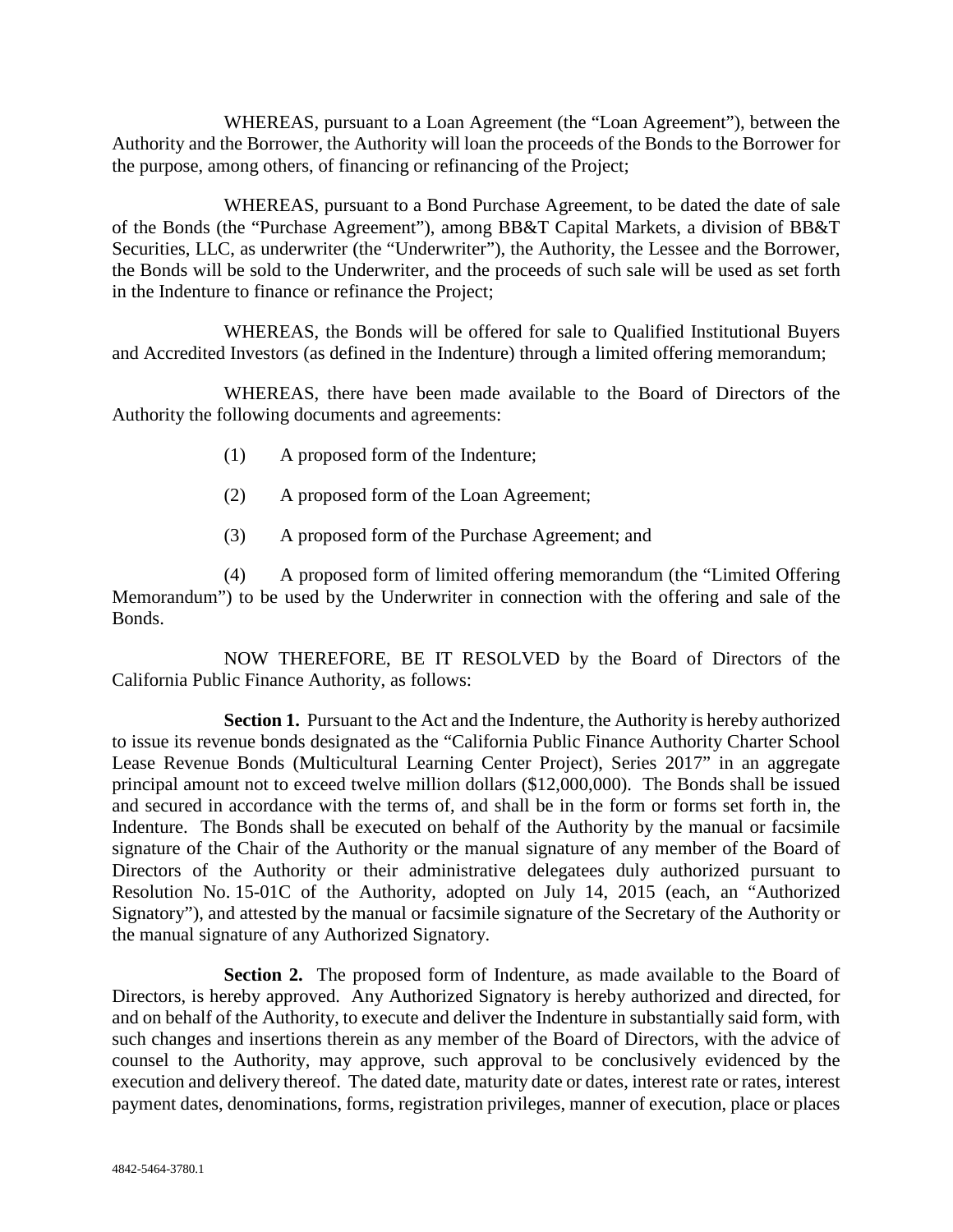of payment, terms of redemption and other terms of the Bonds shall be as provided in the Indenture, as finally executed.

**Section 3.** The proposed form of Loan Agreement, as made available to the Board of Directors, is hereby approved. Any Authorized Signatory is hereby authorized and directed, for and on behalf of the Authority, to execute and deliver the Loan Agreement in substantially said form, with such changes and insertions therein as any member of the Board of Directors, with the advice of counsel to the Authority, may approve, such approval to be conclusively evidenced by the execution and delivery thereof.

**Section 4.** The proposed form of the Purchase Agreement, as made available to the Board of Directors, is hereby approved. Any Authorized Signatory is hereby authorized and directed, for and on behalf of the Authority, to execute and deliver the Purchase Agreement, in substantially said form, with such changes and insertions therein as any member of the Board of Directors, with the advice of counsel to the Authority, may approve, such approval to be conclusively evidenced by the execution and delivery thereof.

**Section 5.** The proposed preliminary form of Limited Offering Memorandum, as made available to the Board of Directors, is hereby approved. The Underwriter is hereby authorized to distribute the Limited Offering Memorandum in preliminary form, to persons who may be interested in the purchase of the Bonds and to deliver the Limited Offering Memorandum in final form to the purchasers of the Bonds, in each case with such changes as may be approved as aforesaid.

**Section 6.** The Bonds, when executed as provided in Section 1, shall be delivered to the Trustee for authentication by the Trustee. The Trustee is hereby requested and directed to authenticate the Bonds by executing the Trustee's Certificate of Authentication appearing thereon, and to deliver the Bonds, when duly executed and authenticated, to the purchaser or purchasers thereof in accordance with written instructions executed on behalf of the Authority by an Authorized Signatory, which any Authorized Signatory, acting alone, is authorized and directed, for and on behalf of the Authority, to execute and deliver to the Trustee. Such instructions shall provide for the delivery of the Bonds to the purchaser or purchasers thereof, upon payment of the purchase price thereof.

Section 7. The Chair, the Vice Chair, the Secretary, the Treasurer, any other members of the Board of Directors of the Authority and other appropriate officers and agents of the Authority are hereby authorized and directed, jointly and severally, for and in the name and on behalf of the Authority, to execute and deliver any and all documents, including, without limitation, any and all documents and certificates to be executed in connection with securing credit support, if any, for the Bonds, and to do any and all things and take any and all actions which may be necessary or advisable, in their discretion, to effectuate the actions which the Authority has approved in this Resolution and to consummate by the Authority the transactions contemplated by the documents approved hereby, including any subsequent amendments, waivers or consents entered into or given in accordance with such documents.